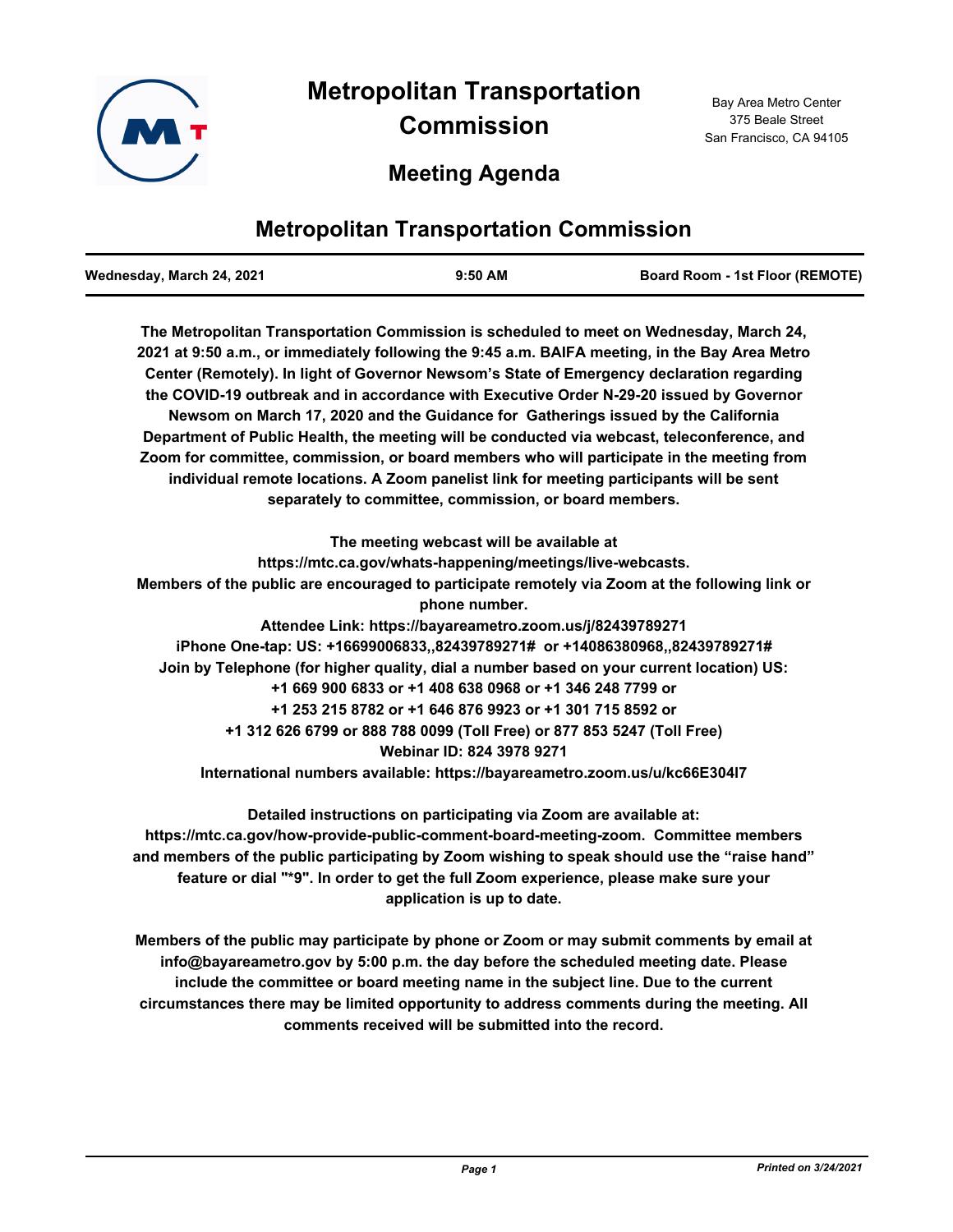### **1. Call to Order / Roll Call / Confirm Quorum**

*A quorum of this Commission shall be a majority of its voting members (10).*

### **2. Chair's Report (Pedroza)**

|     | 21-0522             | <b>Moment of Silence</b>                                                                                                     |
|-----|---------------------|------------------------------------------------------------------------------------------------------------------------------|
|     |                     | Observe a moment of silence to recognize Former commissioner Anne W.<br>Halsted who passed away on Saturday, March 13, 2021. |
| 2а. | 21-0510             | Ad Hoc BAHFA Oversight Committee                                                                                             |
|     | <b>Action:</b>      | Establishment of an Ad Hoc BAHFA Oversight Committee.<br>Information                                                         |
| 2b. | 21-0170             | New Committee Assignments                                                                                                    |
|     | <b>Action:</b>      | <b>Commission Approval</b>                                                                                                   |
|     | Attachments:        | 2b - 21-0170 New Committee Assignments FINAL.pdf                                                                             |
| 2c. | 21-0509             | MTC Resolution No. 4460 - Resolution of Appreciation for Peg Yamada on<br>the occasion of her retirement from MTC.           |
|     | <b>Action:</b>      | <b>Commission Approval</b>                                                                                                   |
|     | <b>Attachments:</b> | 2c - 21-0509 MTC Res. 4460 (Yamada).pdf                                                                                      |

#### **3. Policy Advisory Council Report (Randi Kinman)**

#### **4. Executive Director's Report (McMillan)**

[21-0535](http://mtc.legistar.com/gateway.aspx?m=l&id=/matter.aspx?key=22128) E.D. Report

*Attachments:* [4 - ED Report- MTC March 2021.pdf](http://mtc.legistar.com/gateway.aspx?M=F&ID=6c725c22-7245-4456-8408-d19b794c8970.pdf)

### **5. Commissioner Comments**

### **6. Consent Calendar:**

- **6a.** [21-0360](http://mtc.legistar.com/gateway.aspx?m=l&id=/matter.aspx?key=21953) Minutes of the February 24, 2021 meeting
	- Commission Approval *Action:*

*Attachments:* [6a - 21-0360 - Feb 24 Draft Commission Minutes v1.pdf](http://mtc.legistar.com/gateway.aspx?M=F&ID=edb2962b-827a-4d39-ab45-1845fbaa4646.pdf)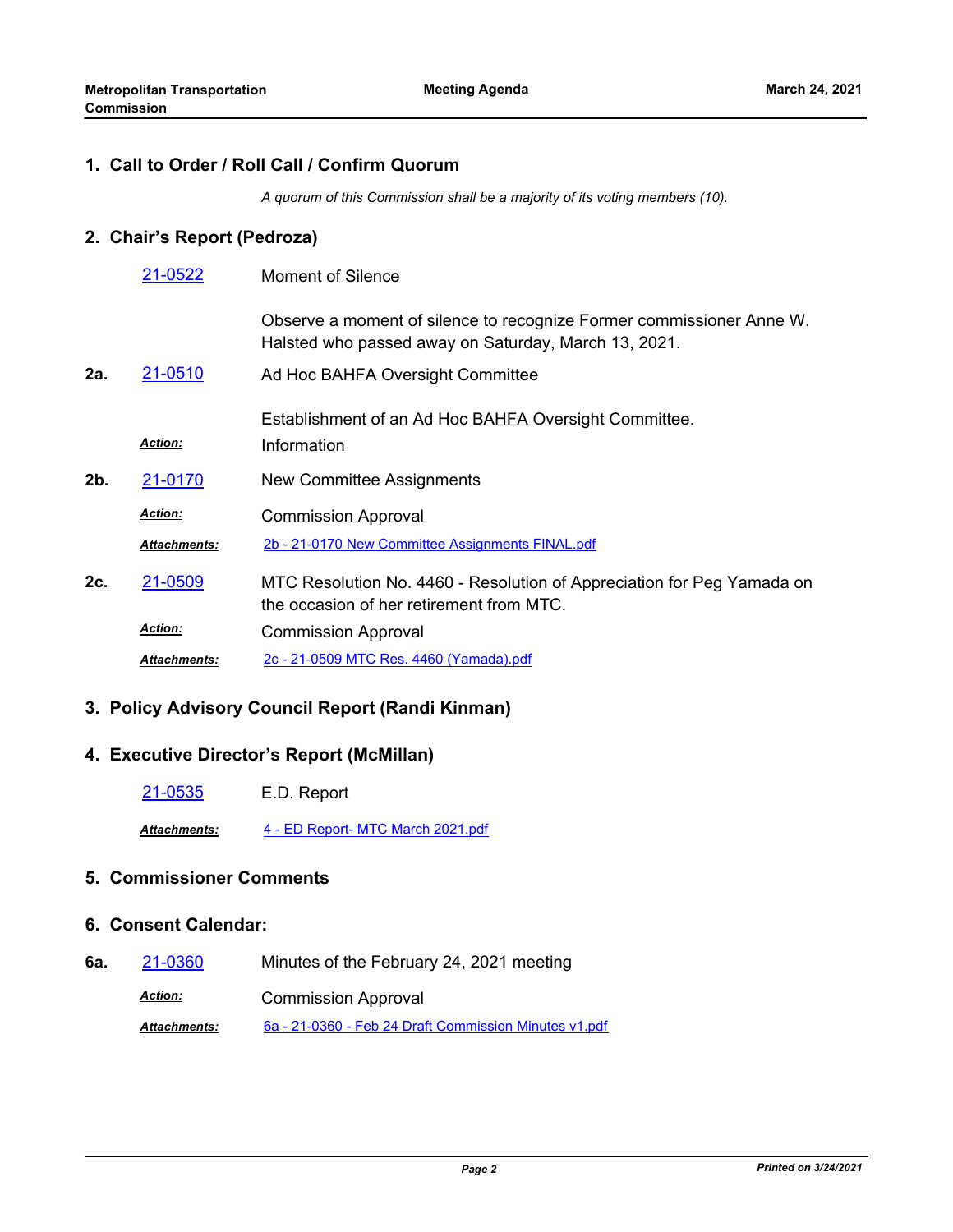| 6b. | 21-0361        | Monthly Report of Transit Operator Statistics on Healthy Transit Plan<br>Performance |
|-----|----------------|--------------------------------------------------------------------------------------|
|     | <b>Action:</b> | Information                                                                          |
|     | Attachments:   | 6b - 21-0361 Monthly Report of Transit Operator.pdf                                  |

## *Programming and Allocations Committee*

| 6c. | 21-0065             | MTC Resolution No. 4053, Revised. Revision to Lifeline Transportation |
|-----|---------------------|-----------------------------------------------------------------------|
|     |                     | Cycle 3 Program of Projects.                                          |
|     | <b>Action:</b>      | <b>Commission Approval</b>                                            |
|     | <b>Attachments:</b> | 6c - 21-0065 Reso-4053 Revision to Lifeline Cycle 3.pdf               |

### *Legislation Committee*

| 6d. | 21-0355             | MTC Resolution No. 3931, Revised - Policy Advisory Council Appointment |
|-----|---------------------|------------------------------------------------------------------------|
|     | <u>Action:</u>      | <b>MTC Commission Approval</b>                                         |
|     | <b>Attachments:</b> | 6d - 21-0355 - MTC Res. 3931 Council Appointment Frank Welte.pdf       |

## **Committee Reports**

## **7. Programming and Allocations Committee (Chair)**

| 7а. | 21-0260             | MTC Resolution No. 4273, Revised. Cap and Trade Low Carbon Transit<br>Operations Program.                                           |
|-----|---------------------|-------------------------------------------------------------------------------------------------------------------------------------|
|     |                     | A request for approval of the program of Projects for the FY2020-21 Cap<br>and Trade Low Carbon Transit Operations Program (LCTOP). |
|     | <b>Action:</b>      | <b>Commission Approval</b>                                                                                                          |
|     | <b>Attachments:</b> | 7a - 21-0260 Reso-4273 FY2020-21 CapTrade LowCarbonTransit.pdf                                                                      |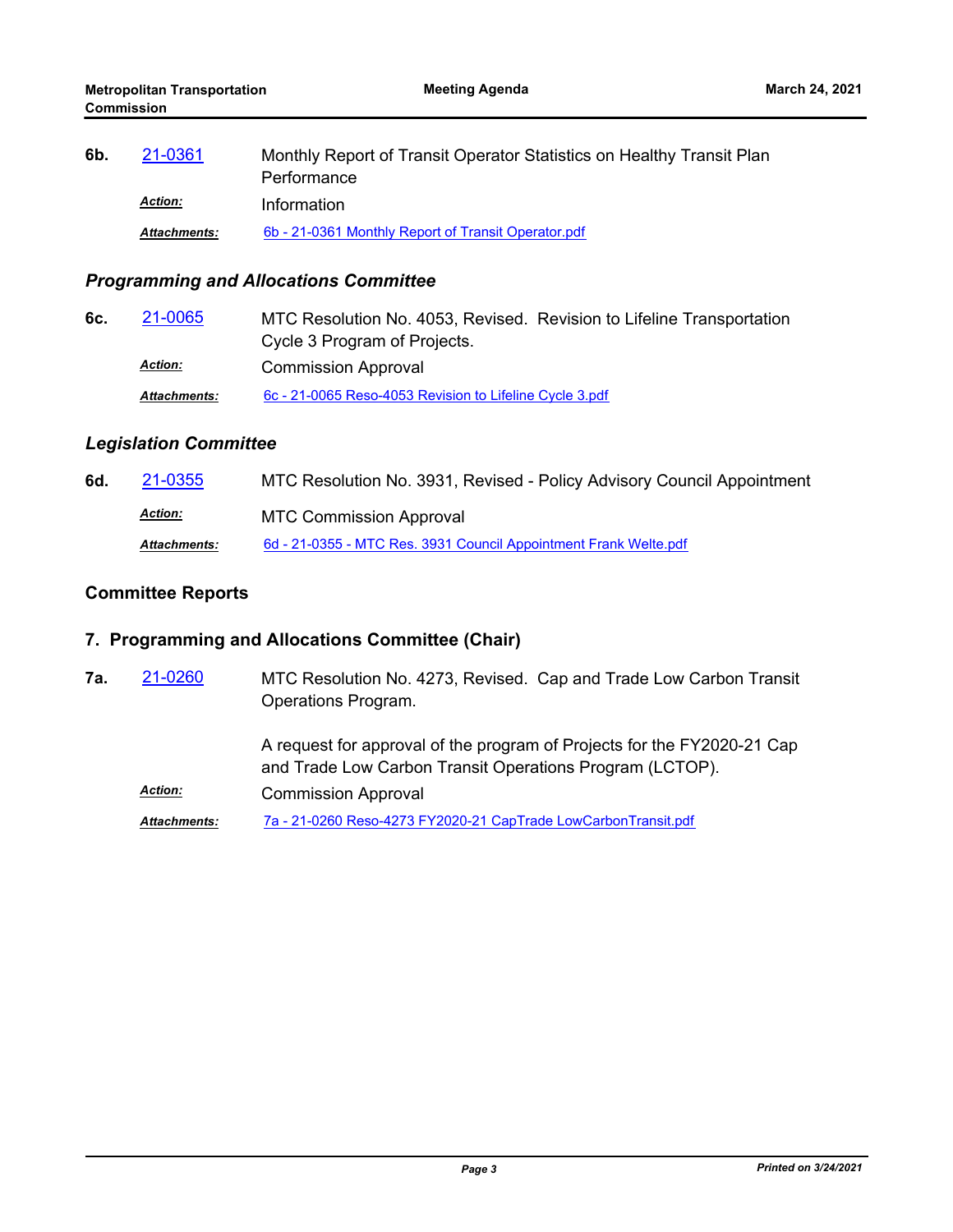| 7b. | 21-0266             | MTC Resolution No. 4453, Revised - Programming of Second Phase of<br>Funds from the Coronavirus Response and Relief Supplementary<br>Appropriations Act of 2021                                                                                                    |
|-----|---------------------|--------------------------------------------------------------------------------------------------------------------------------------------------------------------------------------------------------------------------------------------------------------------|
|     |                     | Proposed programming of approximately \$802 million of Coronavirus<br>Response and Relief Appropriations Act of 2021 (CRRSAA) funding to<br>Bay Area transit operators to provide funding relief for revenue lost as a<br>result of the COVID-19 pandemic in 2021. |
|     | <b>Action:</b>      | <b>Commission Approval</b>                                                                                                                                                                                                                                         |
|     | <b>Attachments:</b> | 7b - 21-0266 - Res-4453 CRRSAA Phase 2.pdf                                                                                                                                                                                                                         |
|     |                     | 7b - Public Comment - GM Letter of Support.pdf                                                                                                                                                                                                                     |
|     |                     | 7b - Public Comment - SantaRosa-SCT-SMART Letter of Support.pdf                                                                                                                                                                                                    |
|     |                     | 7b - Public Comment - Lebrun.pdf                                                                                                                                                                                                                                   |
|     |                     | 7b - Public Comment - Minot.pdf                                                                                                                                                                                                                                    |
|     |                     | 7b - Public Comment - Laura Tolkoff (SPUR).pdf                                                                                                                                                                                                                     |

### **8. Legislation Committee (Chair)**

| 8a. | 21-0318 | Advocacy Principles to Guide Legislation Aimed at Improving the Bay |
|-----|---------|---------------------------------------------------------------------|
|     |         | Area's Transit System                                               |

Advocacy principles to guide MTC's legislative advocacy regarding Assemblymember Chiu's anticipated 2021 legislation aimed at improving the performance and connectivity of the Bay Area's public transit system. *Action:* Information

[8a - 21-0318 - Principles for Transit Transformation Legislation.pdf](http://mtc.legistar.com/gateway.aspx?M=F&ID=28c8b587-4399-4de7-85d4-0cda2c062e01.pdf) [8a\\_Correspondence\\_Principles for Transit Transformation Legislation.pdf](http://mtc.legistar.com/gateway.aspx?M=F&ID=88001c00-1423-4144-83d6-bafd55ea473c.pdf) *Attachments:*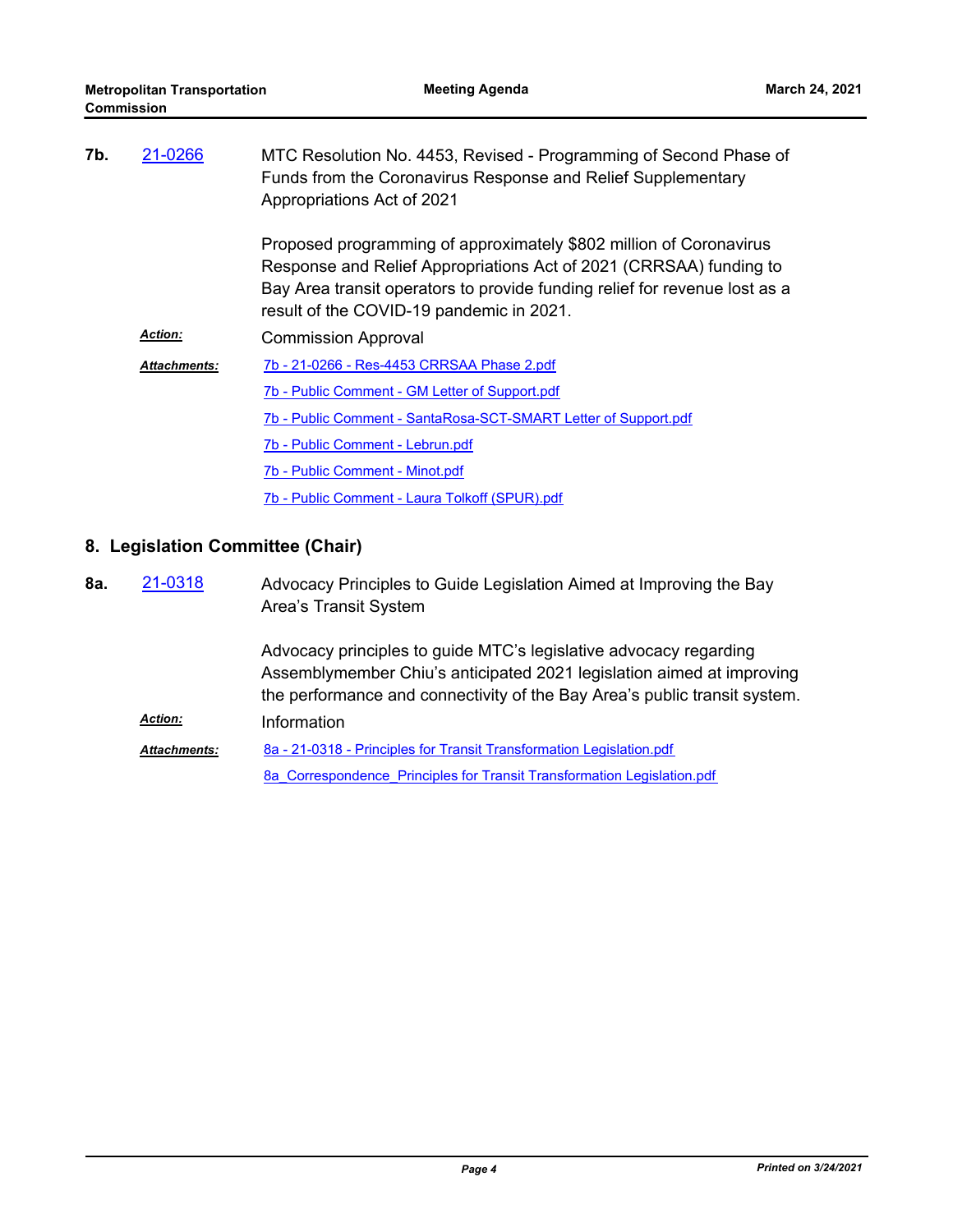| 8b. | 21-0346             | Assembly Bill 455 (Bonta): Bay Bridge Fast Forward Program                                                                                                                                                                                                                                                                                                                                                                                                                                                                       |
|-----|---------------------|----------------------------------------------------------------------------------------------------------------------------------------------------------------------------------------------------------------------------------------------------------------------------------------------------------------------------------------------------------------------------------------------------------------------------------------------------------------------------------------------------------------------------------|
|     |                     | Requires the Bay Area Toll Authority (BATA) to identify, plan and deliver a<br>set of projects and plans to speed up bus and very high occupancy vehicle<br>(HOV) travel in the San Francisco-Oakland Bay Bridge corridor.                                                                                                                                                                                                                                                                                                       |
|     | Action:             | Support and Seek Amendments / MTC Commission Approval                                                                                                                                                                                                                                                                                                                                                                                                                                                                            |
|     | <b>Attachments:</b> | 8b - 21-0346 - AB 455 Bonta Support and Seek Amends.pdf                                                                                                                                                                                                                                                                                                                                                                                                                                                                          |
|     |                     | 8b Corrospondence Part 1 MTC ABAG Legislative Committee - Agenda #3b /                                                                                                                                                                                                                                                                                                                                                                                                                                                           |
|     |                     | 8b Corrospondence-Part 2 MTC ABAG Legislative Committee - Agenda #3b A                                                                                                                                                                                                                                                                                                                                                                                                                                                           |
|     |                     | 8b - Public Comment - William Cline.pdf                                                                                                                                                                                                                                                                                                                                                                                                                                                                                          |
|     |                     | 8b - Public Comment - Ellen Koivisto.pdf                                                                                                                                                                                                                                                                                                                                                                                                                                                                                         |
|     |                     | 8b - Public Comment - Derek Pavlik.pdf                                                                                                                                                                                                                                                                                                                                                                                                                                                                                           |
|     |                     | 8b - Public Comment - David Stanislowski.pdf                                                                                                                                                                                                                                                                                                                                                                                                                                                                                     |
| 8c. | 21-0391             | Senate Bill 623 (Newman): Electronic Toll and Transit Fare Collection<br>Systems                                                                                                                                                                                                                                                                                                                                                                                                                                                 |
|     |                     | Clarifies provisions in state law to affirm the ability of transportation<br>agencies to use and share information necessary for the operation of toll<br>facilities and electronic transit fare collection systems in California.                                                                                                                                                                                                                                                                                               |
|     | Action:             | Support / MTC Commission Approval                                                                                                                                                                                                                                                                                                                                                                                                                                                                                                |
|     | <b>Attachments:</b> | 8c - 21-0391 - SB 623 Toll Collection Support.pdf                                                                                                                                                                                                                                                                                                                                                                                                                                                                                |
| 8d. | 21-0393             | <b>Resiliency/Climate Adaptation Advocacy Principles</b>                                                                                                                                                                                                                                                                                                                                                                                                                                                                         |
|     |                     | Adopt advocacy principles to guide legislative engagement on climate<br>adaptation legislation, including but not limited to: Assembly Bill 11 (Ward),<br>Assembly Bill 50 (Boerner-Horvath), and Assembly Bill 51 (Quirk) and<br>Assembly Bill 897 (Mullin) as well as resilience-related bond proposals,<br>Assembly Bill 1500 (Garcia) and Senate Bill 45 (Portantino). And update<br>on actions taken by the ABAG Executive Board since the Committees'<br>action and referral on March 12, 2021 will be presented by staff. |
|     | Action:             | Support / ABAG Executive Board Approval<br>Support / MTC Commission Approval                                                                                                                                                                                                                                                                                                                                                                                                                                                     |
|     | Attachments:        | 8d - HANDOUT - Regional Resilience Advocacy Principles ABAG2.pdf                                                                                                                                                                                                                                                                                                                                                                                                                                                                 |
|     |                     | 8d - 21-0393 - Adaptation Principles.pdf                                                                                                                                                                                                                                                                                                                                                                                                                                                                                         |

## **9. Public Comment / Other Business**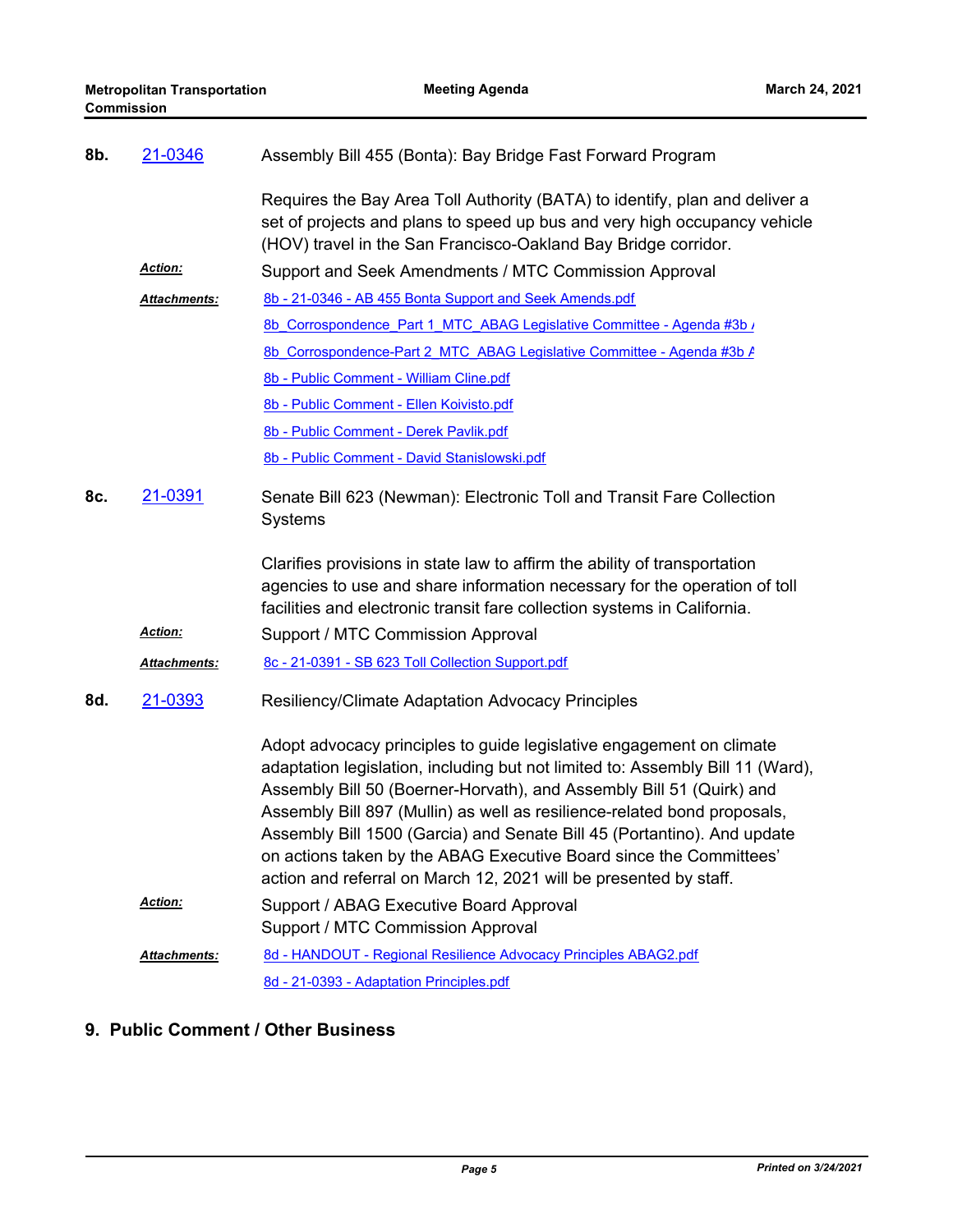### **10. Adjournment / Next Meetings:**

**The next meeting of the Metropolitan Transportation Commission is scheduled to be held on Wednesday, April 28, 2021 at 9:50 a.m. remotely and by webcast. Any changes to the schedule will be duly noticed to the public.**